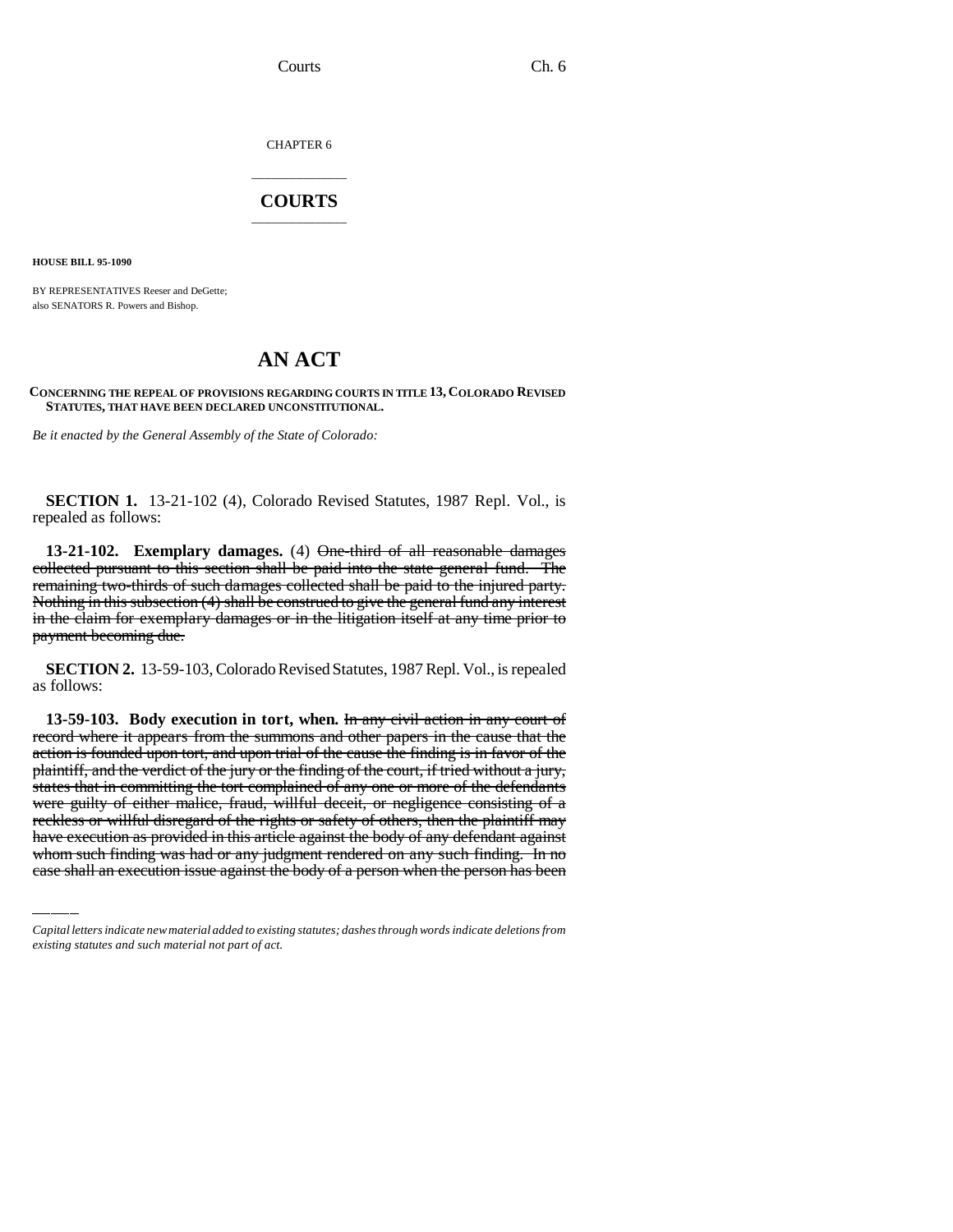## Ch. 6 Courts

convicted in a criminal prosecution for the same wrong.

**SECTION 3.** 13-59-104, Colorado Revised Statutes, 1987 Repl. Vol., is repealed as follows:

**13-59-104. Finding - term - release.** If the finding of the court or jury, as the case may be, in any such action, contains a statement as is provided in section 13-59-103, it is the duty of the court before which such case is tried to enter upon its docket, in the discretion of the court according to the aggravation of the circumstances as proved at the trial, the term for which a defendant may be committed to jail on a writ of execution against the body in such case. Such term shall not exceed one year in any case, and the execution and mittimus shall state the time so fixed by the court. No execution shall issue against the body if the amount of the judgment has been paid. Any person committed to jail by such process shall be released therefrom at once upon the payment of such judgment.

**SECTION 4.** 13-59-105, Colorado Revised Statutes, 1987 Repl. Vol., is repealed as follows:

**13-59-105. Plaintiff to pay costs, unless.** All costs, charges, and expenses of such imprisonment shall be paid out of the county treasury of the county in which such action is tried and imprisonment had, when the party plaintiff before such imprisonment takes place, presents his affidavit that he is a poor person and not able to pay the costs of such imprisonment to the officer having the executions. Otherwise, all such costs shall be paid by the plaintiff. Judgment shall not be satisfied in whole or in part by any such imprisonment. The plaintiff may have execution against the goods and chattels, lands, and tenements of the defendant, whether against the body or not, and shall not take the body on execution but once in any such action.

**SECTION 5.** 13-25-127 (1) and (3), Colorado Revised Statutes, 1987 Repl. Vol., are amended to read:

**13-25-127. Civil actions - degree of proof required.** (1) Any provision of the law to the contrary notwithstanding and except as provided in subsections SUBSECTION (2) and  $(3)$  of this section, the burden of proof in any civil action shall be by a preponderance of the evidence. The provisions of this subsection (1) shall not apply to the burden of proof required in determining the validity of any legislative enactment.

(3) Execution against the body of a party against whom the claim is asserted shall be awarded only when the party asserting the claim proves beyond a reasonable doubt the commission of a tort under the circumstances set forth in section 13-59-103. Nothing in this subsection (3) shall be construed as preventing a party asserting the claim from being awarded money damages or other appropriate relief, other than execution against the body of a party against whom the claim is asserted, if he proves the commission of a tort by a preponderance of the evidence.

**SECTION 6.** 13-59-102, Colorado Revised Statutes, 1987 Repl. Vol., is amended to read: